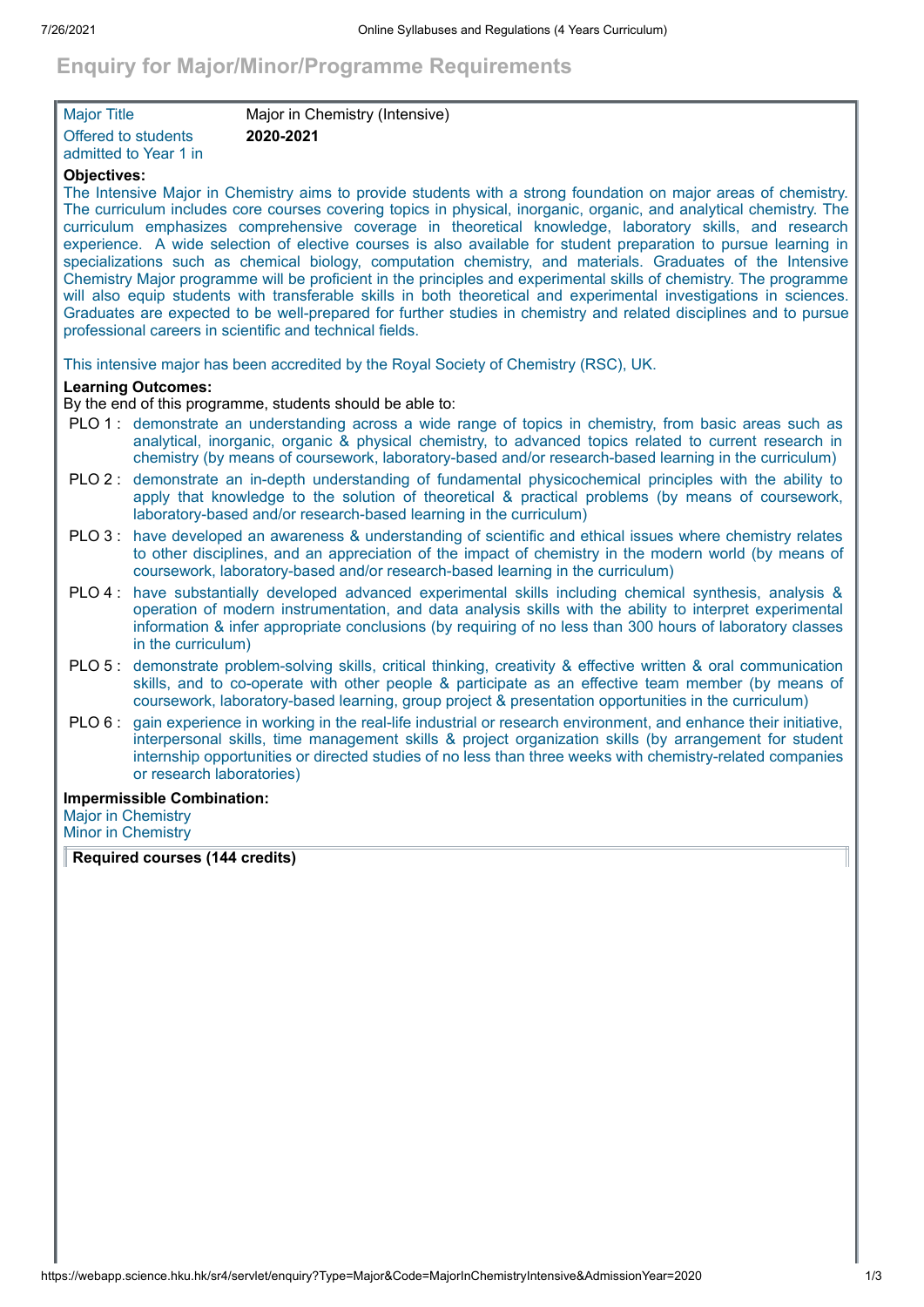| 1. Introductory level courses (54 credits)                                                                |                                                                                                                |          |  |
|-----------------------------------------------------------------------------------------------------------|----------------------------------------------------------------------------------------------------------------|----------|--|
|                                                                                                           | <b>Disciplinary Core Courses: Science Foundation Courses (12 credits)</b>                                      |          |  |
| <b>SCNC1111</b>                                                                                           | Scientific method and reasoning (6)                                                                            | (Note 1) |  |
| <b>SCNC1112</b>                                                                                           | Fundamentals of modern science (6)                                                                             | (Note 1) |  |
|                                                                                                           | <b>Disciplinary Core Courses (36 credits)</b>                                                                  |          |  |
| <b>CHEM1042</b>                                                                                           | General chemistry I (6)                                                                                        | (Note 1) |  |
| <b>CHEM1043</b>                                                                                           | General chemistry II (6)                                                                                       | (Note 1) |  |
| CHEM2241                                                                                                  | Analytical chemistry I (6)                                                                                     | (Note 1) |  |
| <b>CHEM2341</b>                                                                                           | Inorganic chemistry I (6)                                                                                      | (Note 1) |  |
| <b>CHEM2441</b>                                                                                           | Organic chemistry I (6)                                                                                        | (Note 1) |  |
| <b>CHEM2541</b>                                                                                           | Introductory physical chemistry (6)                                                                            | (Note 1) |  |
| <b>Disciplinary Electives (6 credits)</b>                                                                 |                                                                                                                |          |  |
| (Students are encouraged to meet with a Chemistry Course Selection Advisor in the course selection period |                                                                                                                |          |  |
|                                                                                                           | to discuss which of the following courses they should take based on their previous background in Mathematics.) |          |  |
| CHEM1044                                                                                                  | Mathematics in chemistry (6)                                                                                   |          |  |
| <b>COMP1117</b>                                                                                           | Computer programming (6)                                                                                       |          |  |
| <b>MATH1011</b>                                                                                           | University mathematics I (6)                                                                                   |          |  |
| MATH1013                                                                                                  | University mathematics II (6)                                                                                  |          |  |
| STAT1601                                                                                                  | Elementary statistical methods (6)                                                                             |          |  |
| STAT1603                                                                                                  | Introductory statistics (6)                                                                                    |          |  |
| 2. Advanced level courses (78 credits)                                                                    |                                                                                                                |          |  |
| <b>Disciplinary Core Course (66 credits)</b>                                                              |                                                                                                                |          |  |
| <b>CHEM3143</b>                                                                                           | Introduction to materials chemistry (6)                                                                        |          |  |
| <b>CHEM3241</b>                                                                                           | Analytical chemistry II: chemical instrumentation (6)                                                          | (Note 1) |  |
| CHEM3341                                                                                                  | Inorganic chemistry II (6)                                                                                     | (Note 1) |  |
| <b>CHEM3441</b>                                                                                           | Organic chemistry II (6)                                                                                       | (Note 1) |  |
| <b>CHEM3443</b>                                                                                           | Organic chemistry laboratory (6)                                                                               | (Note 1) |  |
| <b>CHEM3445</b>                                                                                           | Integrated laboratory (6)                                                                                      |          |  |
| <b>CHEM3541</b>                                                                                           | Physical chemistry: Introduction to quantum chemistry                                                          | (Note 1) |  |
|                                                                                                           | (6)                                                                                                            |          |  |
| <b>CHEM3542</b>                                                                                           | Physical chemistry: statistical thermodynamics and                                                             |          |  |
|                                                                                                           | kinetics theory (6)                                                                                            |          |  |
| <b>CHEM4142</b>                                                                                           | Symmetry, group theory and applications (6)                                                                    |          |  |
| <b>CHEM4144</b>                                                                                           | Advanced materials (6)                                                                                         |          |  |
| <b>CHEM4241</b>                                                                                           | Modern chemical instrumentation and applications (6)                                                           |          |  |
| <b>Disciplinary Electives (12 credits)</b>                                                                |                                                                                                                |          |  |
| At least 12 credits selected from the following courses:                                                  |                                                                                                                |          |  |
| (Note that one of the two elective courses selected must contain a laboratory component. Courses marked   |                                                                                                                |          |  |
| with (lab) have a laboratory component. The list of electives given below may be subject to change.)      |                                                                                                                |          |  |
| CHEM4143                                                                                                  | Interfacial science and technology (6)                                                                         |          |  |
| <b>CHEM4145</b>                                                                                           | Medicinal chemistry (6)                                                                                        |          |  |
| <b>CHEM4147</b>                                                                                           | Supramolecular chemistry (6)                                                                                   |          |  |
| <b>CHEM4148</b>                                                                                           | Frontiers in Modern Chemical Science (6)                                                                       |          |  |
| <b>CHEM4242</b>                                                                                           | Analytical chemistry (6)                                                                                       | (lab)    |  |
| <b>CHEM4341</b>                                                                                           | Advanced inorganic chemistry (6)                                                                               |          |  |
| <b>CHEM4342</b>                                                                                           | Organometallic chemistry (6)                                                                                   | (lab)    |  |
| <b>CHEM4441</b>                                                                                           | Advanced organic chemistry (6)                                                                                 |          |  |
| <b>CHEM4443</b>                                                                                           | Integrated organic synthesis (6)                                                                               | (lab)    |  |
| CHEM4444                                                                                                  | Chemical biology (6)                                                                                           |          |  |
| <b>CHEM4542</b>                                                                                           | Computational chemistry (6)                                                                                    | (lab)    |  |
| <b>CHEM4543</b>                                                                                           | Advanced physical chemistry (6)                                                                                |          |  |
| <b>CHEM4544</b>                                                                                           | Electrochemical science and technology (6)                                                                     | (lab)    |  |
| 3. Capstone requirement (12 credits)                                                                      |                                                                                                                |          |  |
|                                                                                                           | At least 12 credits selected from the following courses:                                                       |          |  |
| <b>CHEM3999</b>                                                                                           | Directed studies in chemistry (6)                                                                              |          |  |
| <b>CHEM4966</b>                                                                                           | Chemistry internship (6)                                                                                       |          |  |
| <b>CHEM4999</b>                                                                                           | Chemistry project (12)                                                                                         |          |  |
|                                                                                                           |                                                                                                                |          |  |